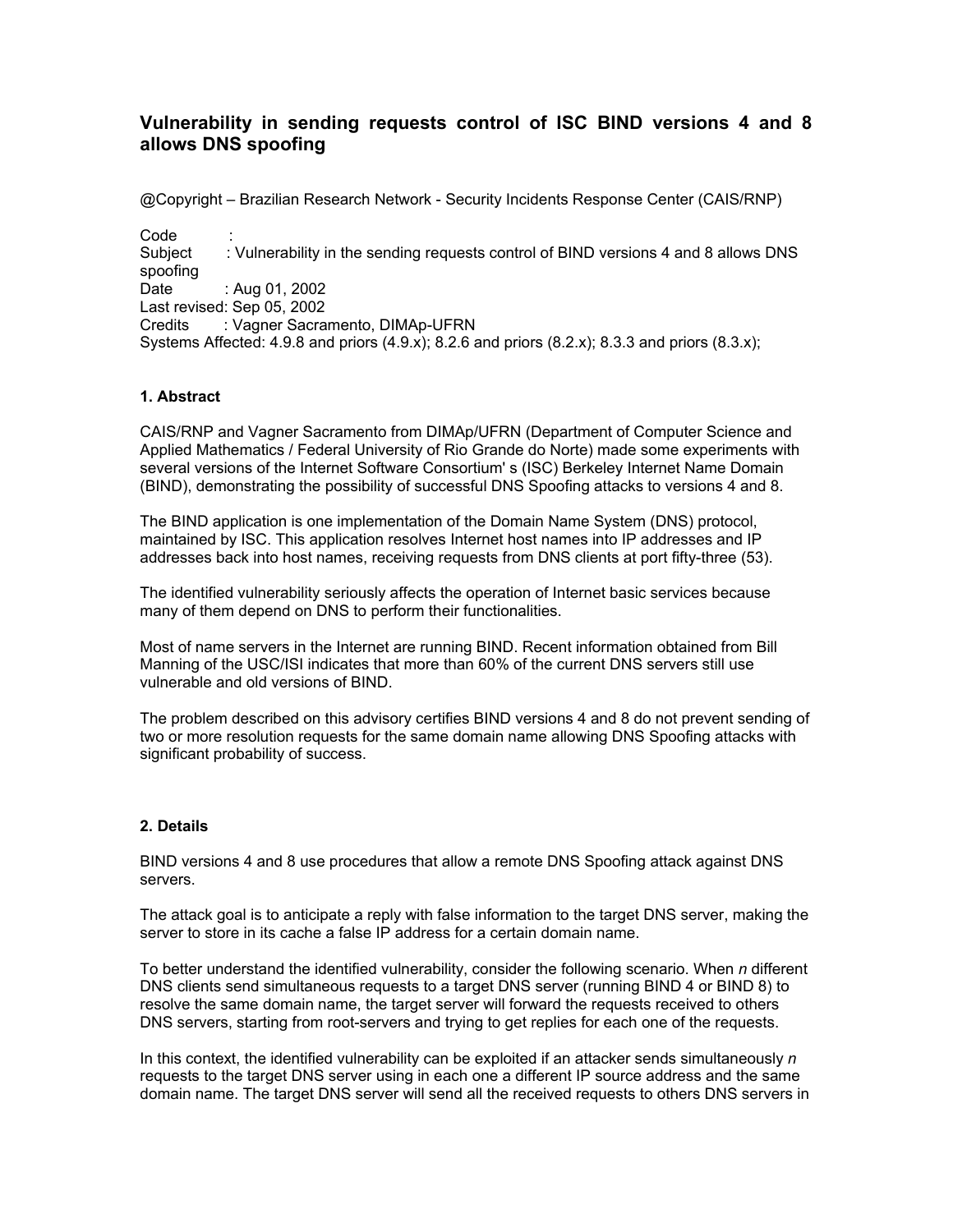order to resolve them. Since these requests will be processed independently, they will be assigned different identifiers (ID). As a result, this server will be waiting for *n* replies with different IDs for the resolution of the same domain name. The attacker then sends several replies with different IDs to the target DNS server attempting to guess one of the expected replies ID, thus applying a DNS Spoofing attack.

The success probability in the implementation of DNS Spoofing attack in BIND 4 and BIND 8 is calculated by the equation: *n-request-sent*/65535, where *n-request-sent* is the number of requests sent simultaneously to the target DNS server.

## **3. Impact**

**Normal operation of many Internet services depends on the proper operation of DNS servers. thus, other services could be impacted if this vulnerability is succesfully exploited. An attacker can use DNS spoofing mechanisms to apply a denial of service attack (DoS) or masquerade as a "trusted" entity.**

**The attacker can inject false information into a DNS cache mapping a host name to an arbitrary IP address. Some direct consequences of DNS Spoofing attacks are:**servers are:

- Compromise of applications that depend on DNS service to resolve host names (such as smtp, http, ldap, ftp, ssh, etc), generating false information and consequently intercepting, analyzing, or intentionally corrupting sensitive data;
- Impersonation of websites since the attacker can define for example the address of the site www.mydomain.br as being the IP address 1.2.3.4, redirecting the access to a fake web server instead of to the real one;
- Attacks based on the exploitation of trust relationship among security systems.

## **4. Systems Affected**

DNS Servers running the following versions of ISC BIND:

- $4.9.8$  and prior  $(4.9.x)$ ;
- 8.2.6 and prior  $(8.2.x)$ ;
- 8.3.3 and prior  $(8.3.x)$ ;

#### **5. Solutions**

Upgrade to BIND 9.2.1, available in: **<http://www.isc.org/products/BIND/bind9.html>**

#### **6. Actions Recommended**

Some applicable recommendations regarding the security of DNS servers are:

• Configure DNS server in order to allow the use of recursion only at stations which belong to its domain.